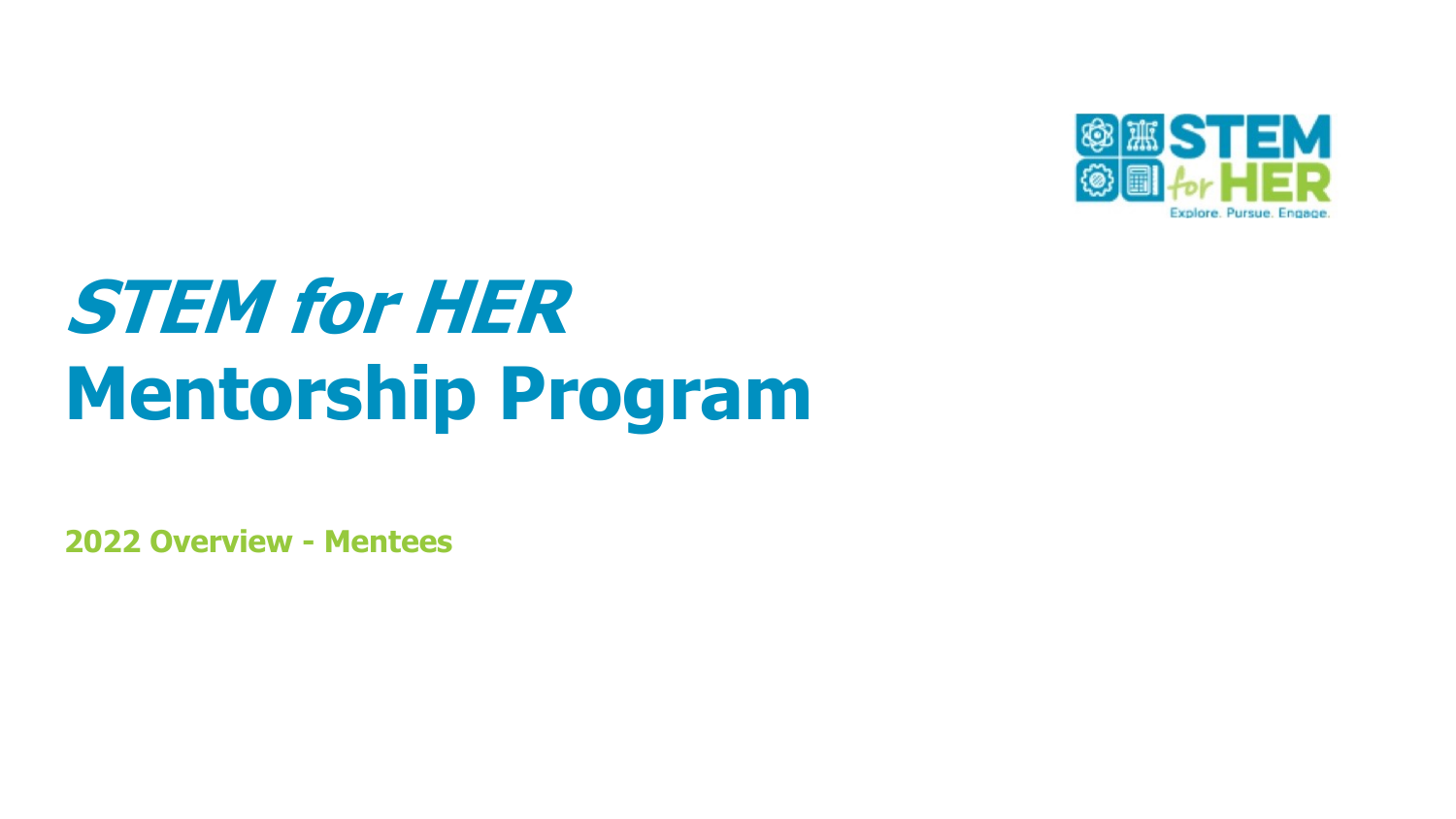### **Mentee Expectations**

*Welcome! We are thrilled that you have joined the STEM for Her Mentorship Program.*

*The STEM for Her mission is to create awareness, excitement and opportunities among girls and young women to launch successful STEM-related careers.* 

*Mentorship is a critical component of that mission.* 

- Benefits to being a mentee in this program:
	- Explore new STEM-related careers and solidify areas of interest
	- Identify areas of personal and professional development
	- Implement goal setting strategies and practice being accountable to them
	- Grow your confidence and professional preparedness
	- Access academic and internship opportunities
	- Build professional skills and expand network
	- Leave program with actionable takeaways
- The details:
	- Pilot program: mid-March to first week of May 2022
	- Time commitment: Approximately three to four hours per month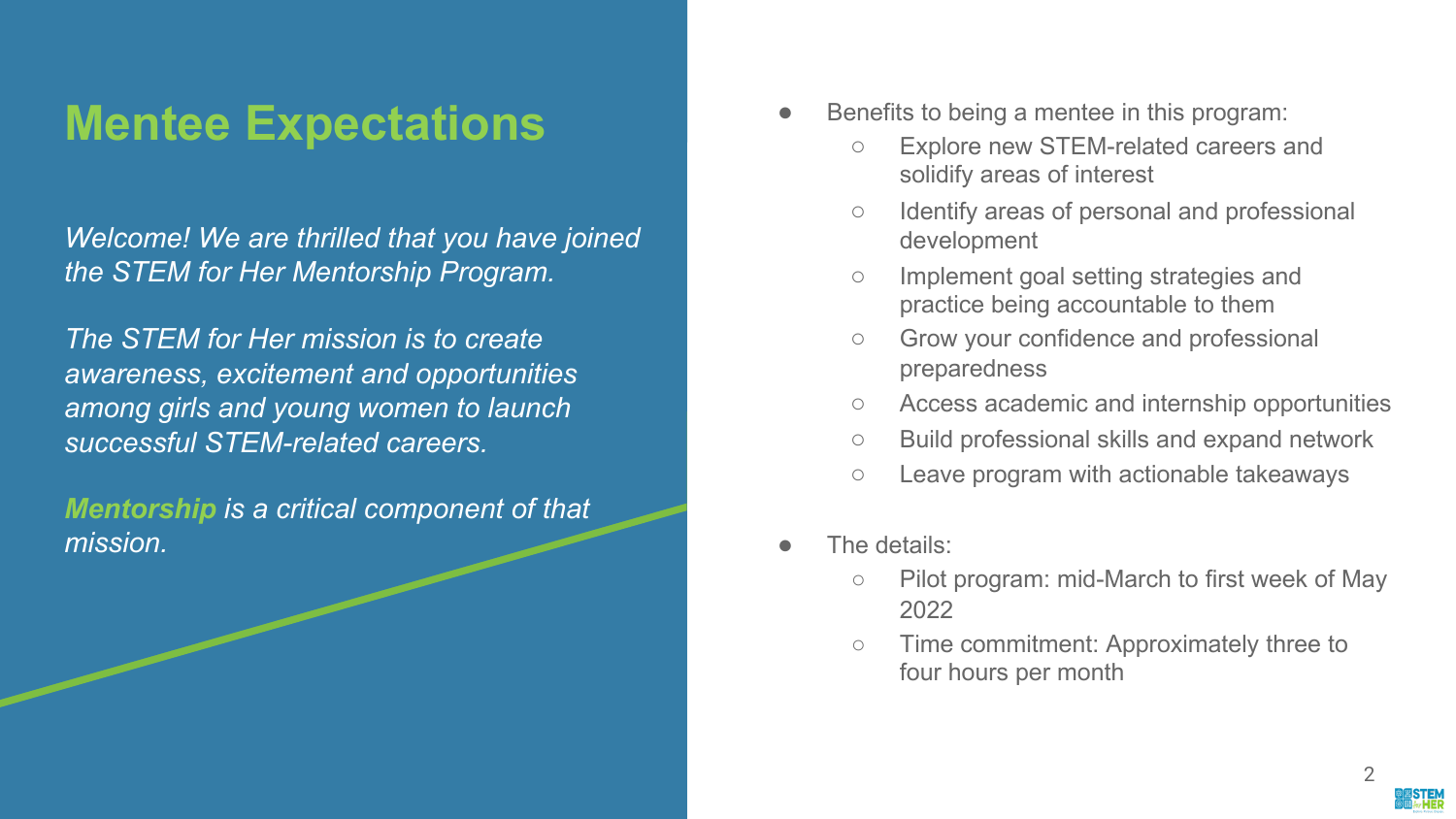### **Mentee Engagement**

*The most productive mentor relationships are driven by you - the mentee. In other words, you get out of the Program what you put into it!* 

*Mentor time is a precious and limited resource. If you cannot commit to the meetings and sessions listed, please do not apply for the Program.*

- Required engagement:
	- Meet with mentor individually twice per month (meetings scheduled by mentee)
	- First meeting: Discuss your current interests and define goals, submit three goals to program leadership via survey after receiving mentor feedback
	- Subsequent meetings: Advance those goals through discussion and assignments given to you by your mentor
- Additional required engagement:
	- All mentees will be required to attend a training session led by program leadership during the first week of the program
	- Attend an "Ask Me Anything" panel and a virtual social networking session
	- You must submit your three goals during your first week and complete a post program survey at the end of the program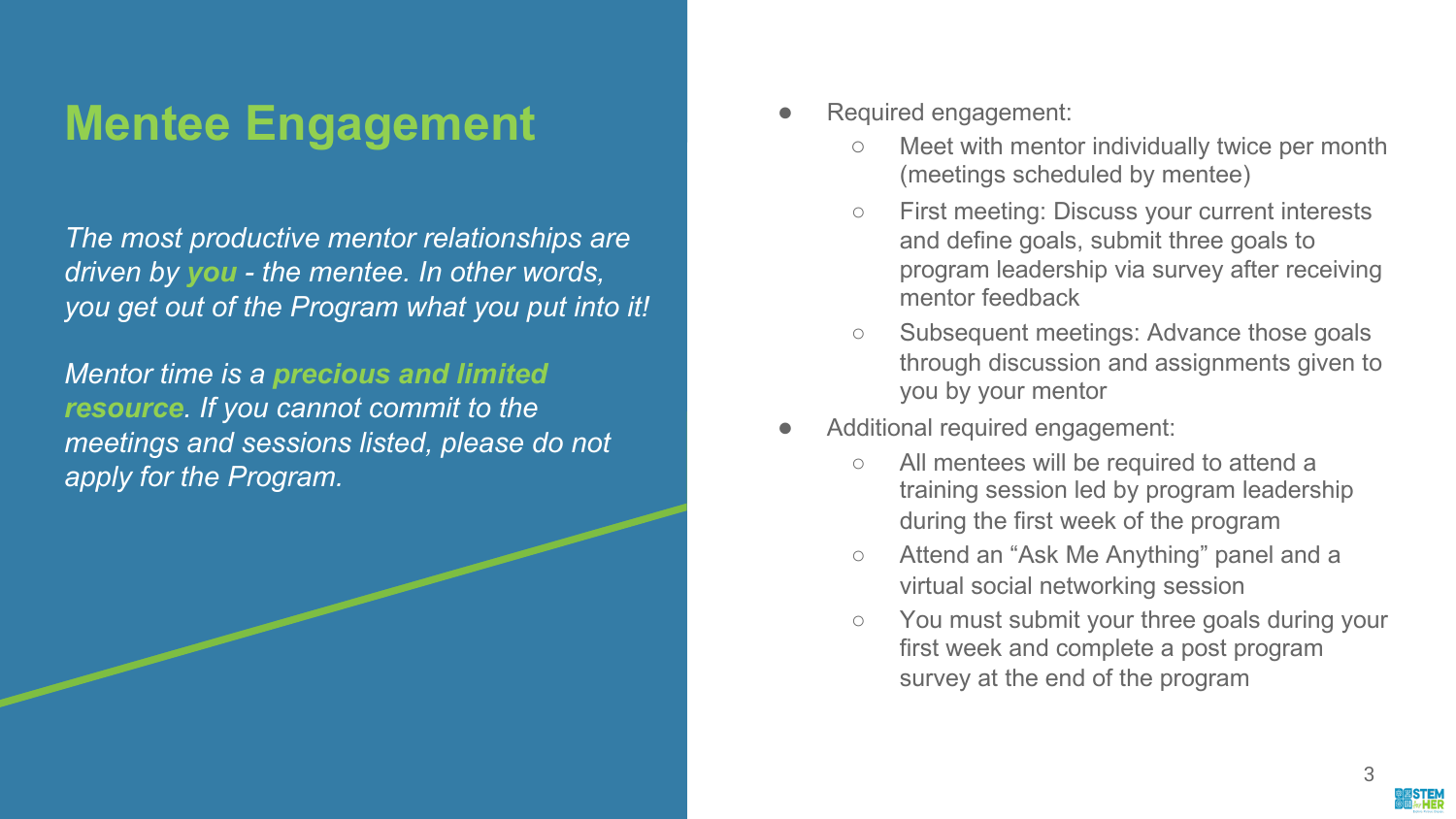### **Mentee Engagement Agreement**

When you agree to participate in the STEM for Her Mentorship Program, you agree to the following:

**Use email etiquette**. You must respond to emails from mentors and program leadership within 3 business days. This is to prepare you for what is expected in the academic and professional world.

**Be respectful of time**. Mentors are busy and often have multiple obligations. Please be respectful of your mentor's time and show up to meetings on time (or a few minutes early!). You should provide enough notice (ideally 24 hours before, but at least 4 hours before) for any delays or cancellations to pre-scheduled meetings with your mentor.

**Use professional communication**. Please remember to be professional with your mentors. While we want you to build rapport with your mentor, we also ask that you avoid slang, profanities or any other inappropriate topics and language.

**Come to each meeting prepared.** Inform your coach ahead of time on the agenda for that meeting. You should also share any completed assignments 24 hours in advance. Be prepared to take notes on the discussion and any assignments.

**Prepare assignments.** Complete any assignments from your coach in a timely manner and share 24 hours before your next meeting.

**Be open to learning**. Remember that this program should be a fun and rewarding learning experience. Be flexible and open to learning new things about yourself and the world.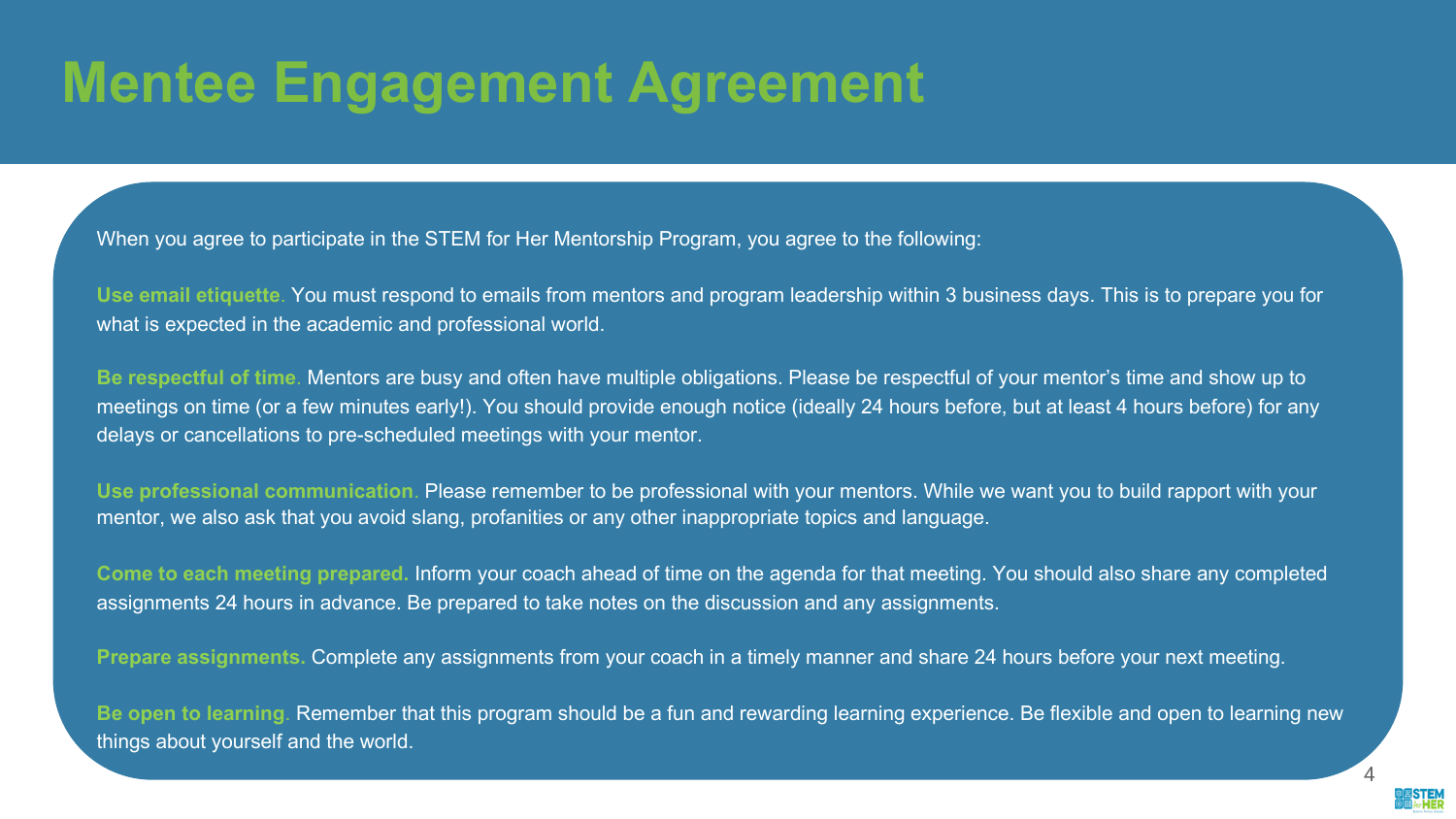# **Mentee FAQs**

#### **How long is the program?**

The pilot program is from mid-March to the first week of May 2022. We will be re-launching the program with an expanded cohort in September 2022.

#### **How do I know who my mentor is?**

Program leadership will share your mentor with you during the first week of the program.

#### **How do I prepare for meetings with my mentor?**

For your first mentor meeting, you should come prepared to describe your background, interests and the goals you have for the program and mentoring relationship. Your mentor may give you reflection assignments or other "homework." You should complete and send those assignments at least 24 hours in advance of the next meeting. If you're unsure of the assignment or need clarification, ask questions! Your mentor is there to help.

#### **Why do I need to have goals for this program?**

Think about it like this: your mentor may be a doctor or an engineer or work in finance. They didn't just wake up one morning and start treating patients, building skyscrapers or trading stocks – they explored their interests, set short-term and long-term goals and worked toward them. The short-term goal may have been to do well in Biology and Organic Chemistry or read the Wall Street Journal every day. Doing that helped them achieve the long-term goal of getting into a great medical school or landing an internship in finance. Figuring out those goals and sticking to them was ultimately the key to their success.